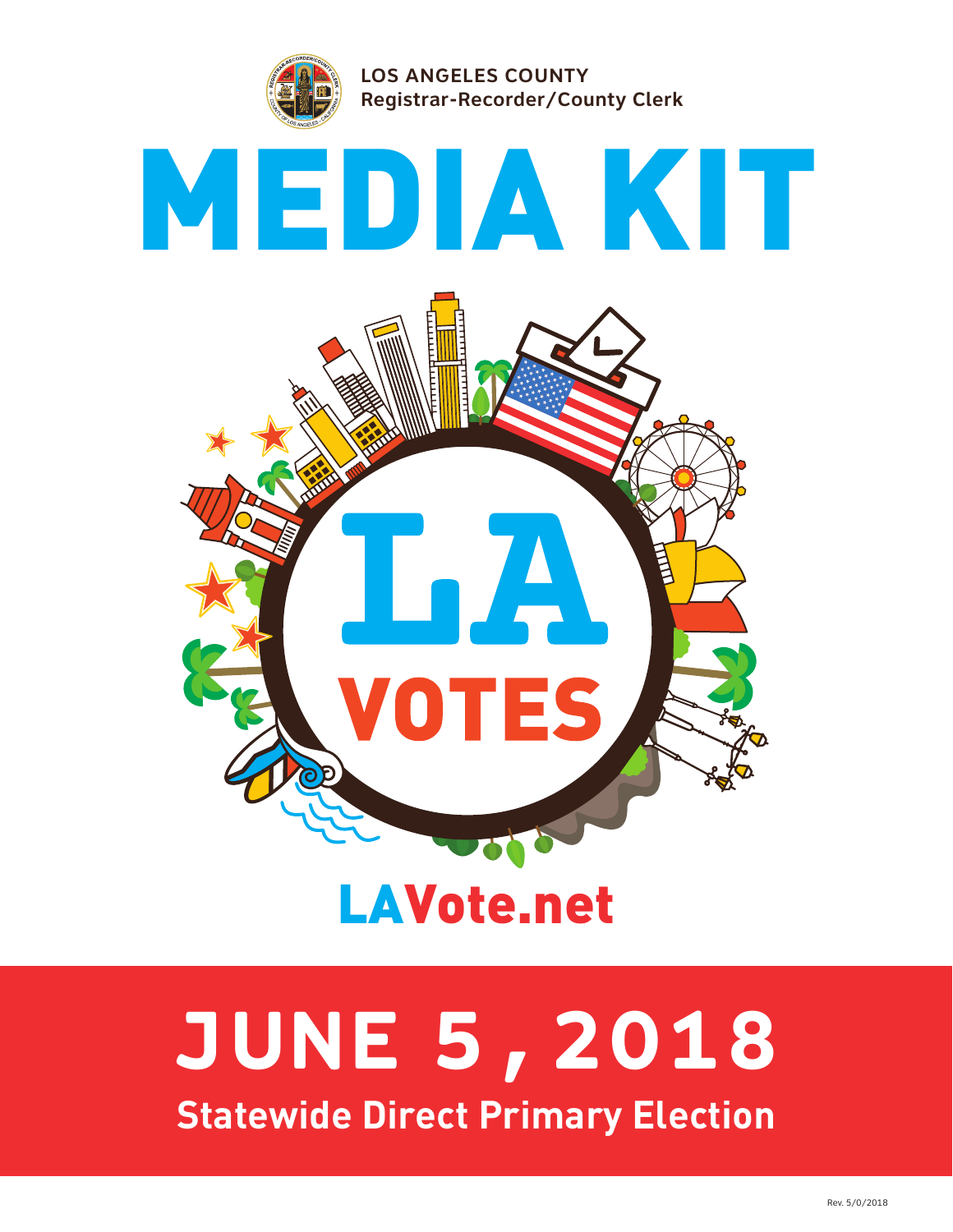### **MESSAGE FROM THE REGISTRAR OF VOTERS**



On June 5, more than 5 million registered voters in Los Angeles County will have an opportunity to take part in the democratic process by voting in the Statewide Direct Primary election, which includes 117 office contests and 527 candidates.

Two highly anticipated contests on the ballot this year include those for Governor and US Senate. **Here are some key notes voters need to know**:

There are 27 candidates running for California Governor. In the U.S. Senate contest, there are 32 candidates. **Both contests will be listed on two ballot pages.** All voters participate in these contests, but may only vote for one candidate. This is an unusually long list of candidates so it is important for voters to review both ballot pages before selecting **one choice** for each contest.

We are committed to ensuring all voters have a secure and fair voting experience. Our department has been working tirelessly to ensure that June 5th will enable all LA County registered voters to exercise their democratic right to vote.

We are also committed to keeping our elections secure and transparent. There has been a lot of attention on election security in the news. It is important to note the first line of defense when it comes to election security is voter participation. We encourage all voters to take part in this election and show up for their community and the issues they care about.

This media kit provides a detailed overview of this election and provides a good overview of the size and complexity of the County's electorate.

For more information on the upcoming June election, visit **LAVote.net**.

Sincerely,

DeanC. Logan

**DEAN C. LOGAN** Registrar-Recorder/County Clerk Los Angeles County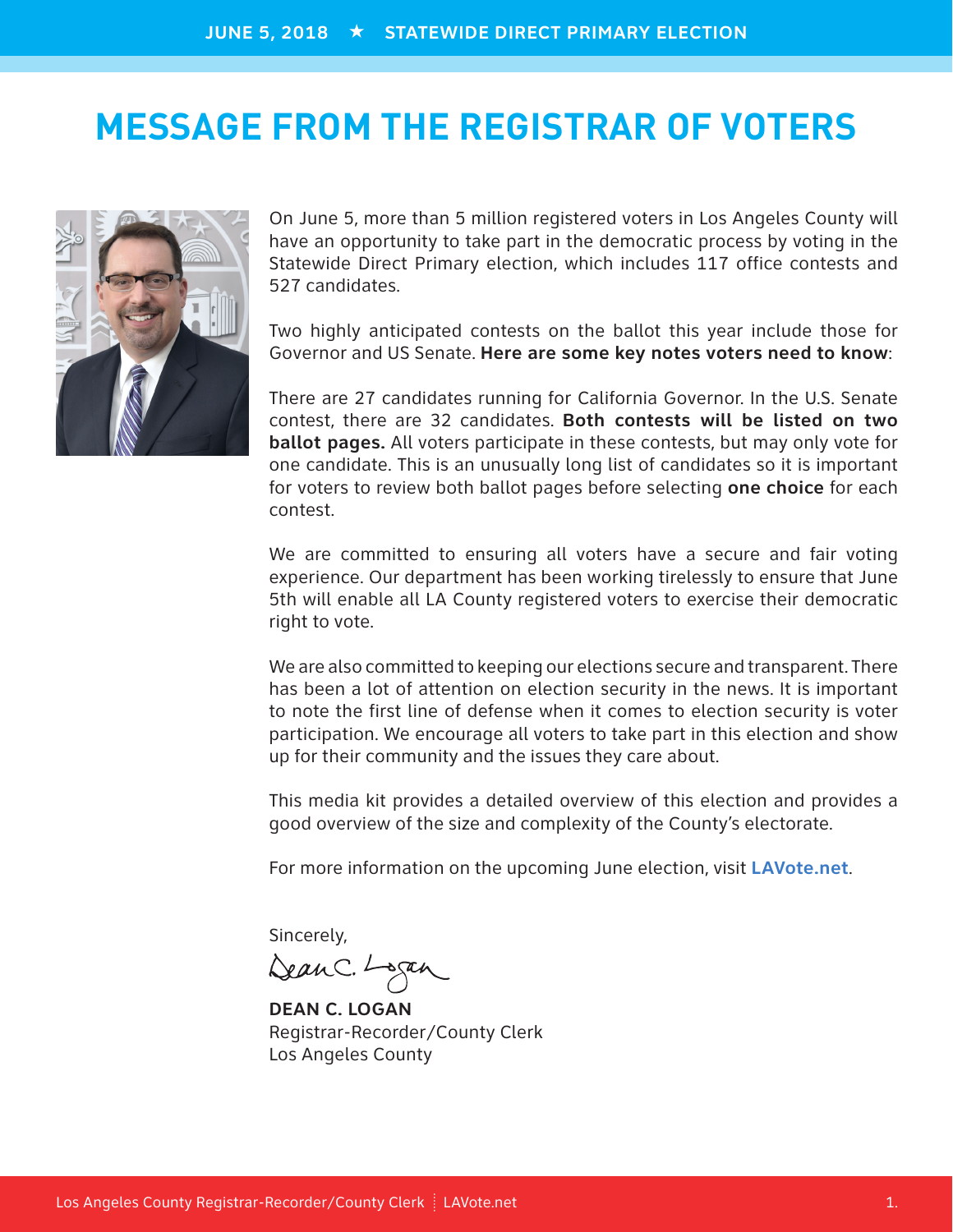# **TABLE OF CONTENTS**

| PAGE 1.            | <b>Message from the Registrar of Voters</b> |
|--------------------|---------------------------------------------|
| PAGE 3.            | <b>About This Election</b>                  |
| PAGE 4.            | <b>Los Angeles County Statistics</b>        |
| PAGE 5.            | <b>California State Statistics</b>          |
| PAGE 6.            | <b>Voting Options</b>                       |
| PAGE 7.            | <b>Supported Languages</b>                  |
| PAGE 8.            | <b>Electoral Profile</b>                    |
| PAGE 9.            | <b>Voter Registration Statistics</b>        |
| <b>PAGE 10.</b>    | <b>Political Party Preference</b>           |
| <b>PAGE 11-13.</b> | <b>Offices/ Districts</b>                   |
| <b>PAGE 11.</b>    | <b>U.S. Congressional Districts</b>         |
| <b>PAGE 12.</b>    | <b>State Senate Districts</b>               |
| <b>PAGE 12.</b>    | <b>Supervisorial Districts</b>              |
| <b>PAGE 13.</b>    | <b>State Assembly Districts</b>             |
| <b>PAGE 14.</b>    | <b>Historical Election Profile</b>          |
| <b>PAGE 15.</b>    | <b>Media &amp; Communications</b>           |
| <b>PAGE 16.</b>    | <b>Transporting Ballots For Tabulation</b>  |
| <b>PAGE 17.</b>    | <b>Canvass: Finalizing The Vote</b>         |
| <b>PAGE 18.</b>    | <b>Election Canvass Schedule</b>            |
| <b>PAGE 19.</b>    | <b>Requesting A Recount</b>                 |

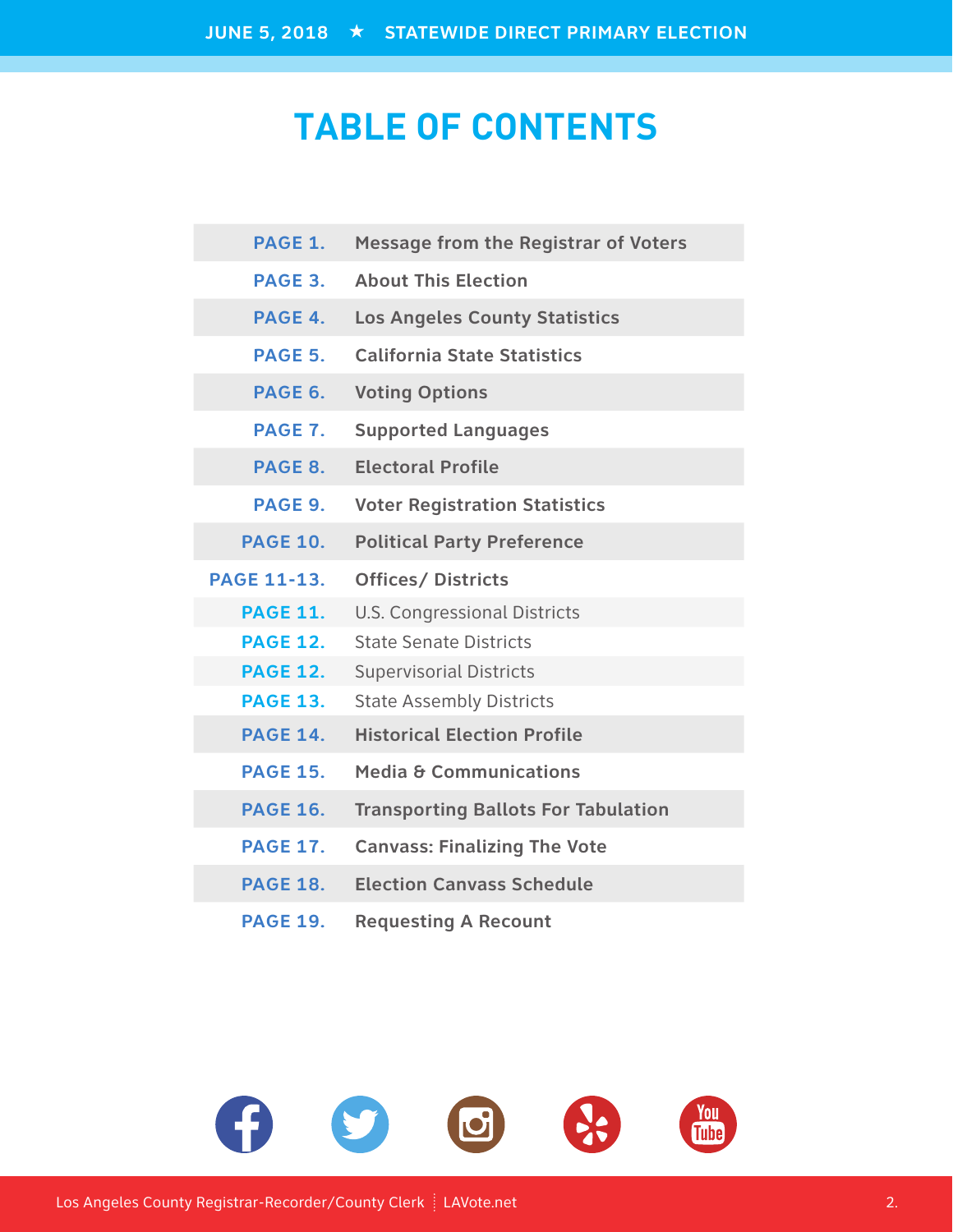# **ABOUT THIS ELECTION**



### **Voter Nominated Offices**

Governor Lieutenant Governor Secretary of State Controller Treasurer Attorney General Insurance Commissioner Board of Equalization United States Senator United States Representative State Senator State Assembly Member

#### **Local Offices:**

County Board of Supervisors **Sheriff** Assessor Local districts or City contests

### **Non-Partisan Office:**

State Superintendent of Public Instruction

Superior Court Judge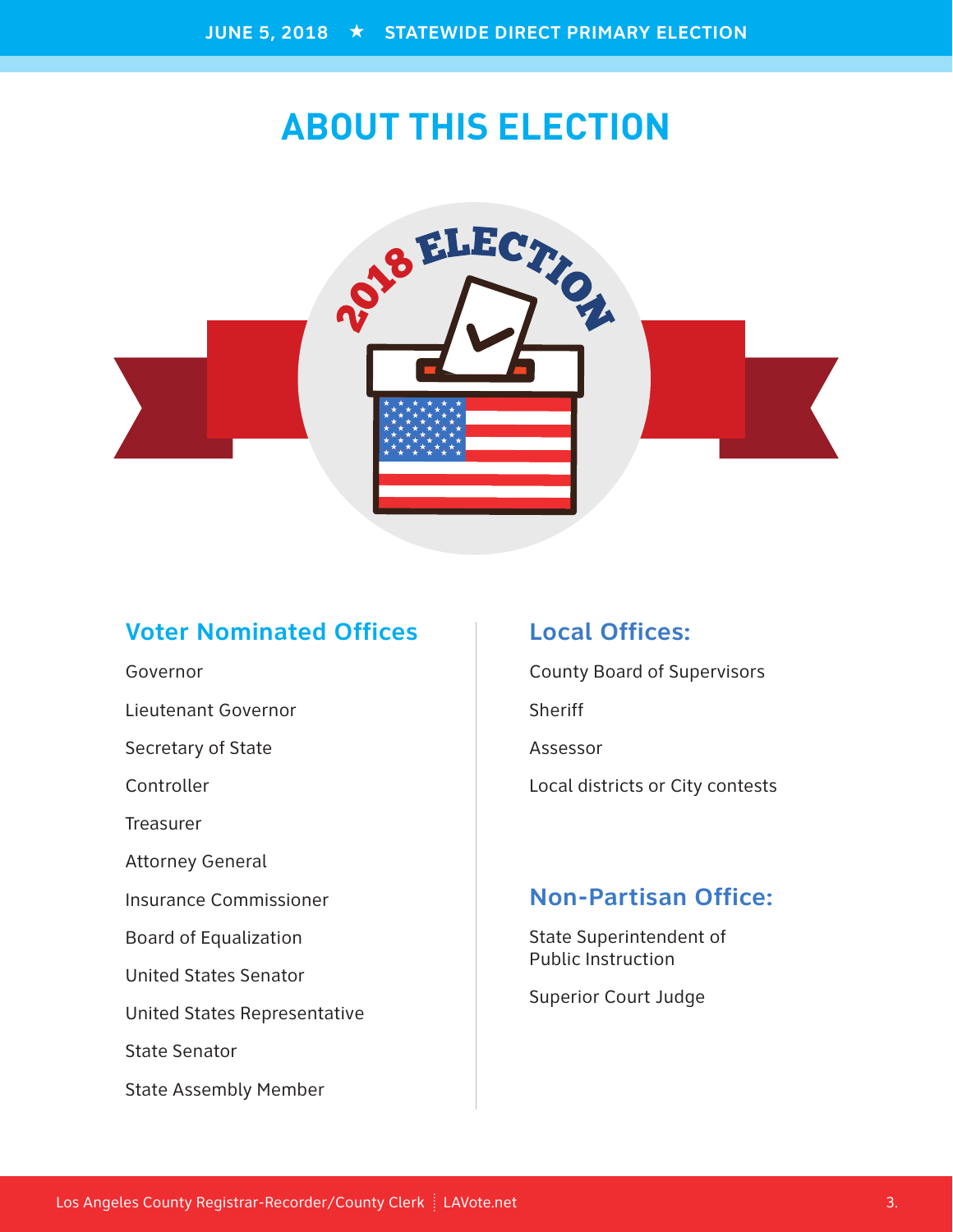# **LOS ANGELES COUNTY STATISTICS**

### **Square Miles**

4,105

#### **Total Population**

10.2 million

**US Census Bureau**

### **Eligible Population of Voters**

6.2 million

**SOS 154-Day Report of Registration**

### **Registered Voters**

5.1 million

**SOS 154-Day Report of Registration**

### **Estimates of Population of Race and Ethnicity in L.A. County**



Based on 2018 projections from the California Department of Finance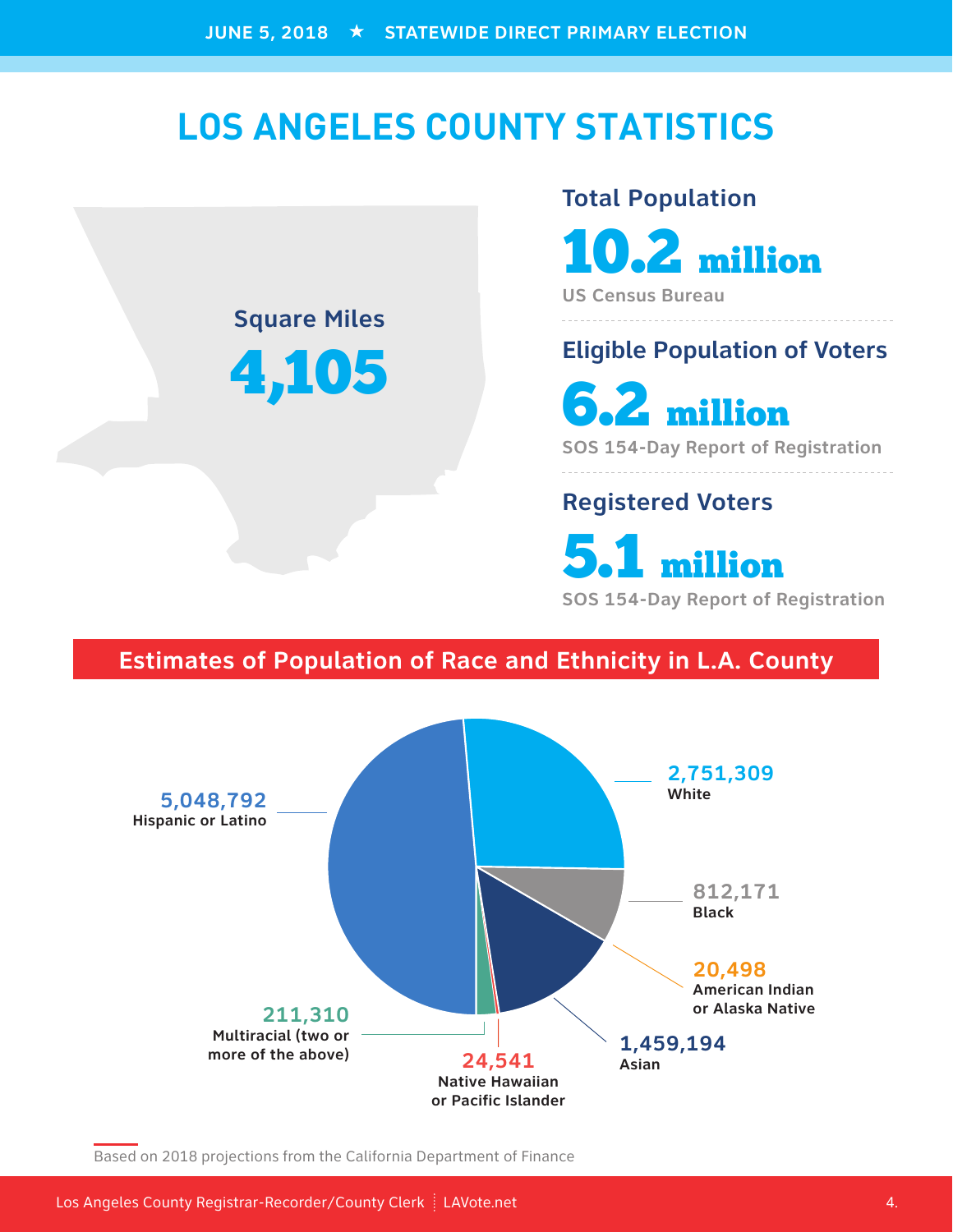# **CALIFORNIA STATE STATISTICS**



# **Total Population of CA**  39.5 million

**US Census Bureau**

### **Eligible Population of Voters**

25.1 million

### **Registered Voters**

19 million **SOS 154-Day Report of Registration**

### **Estimates of Population of Race and Ethnicity in CA**



Based on 2018 projections from the California Department of Finance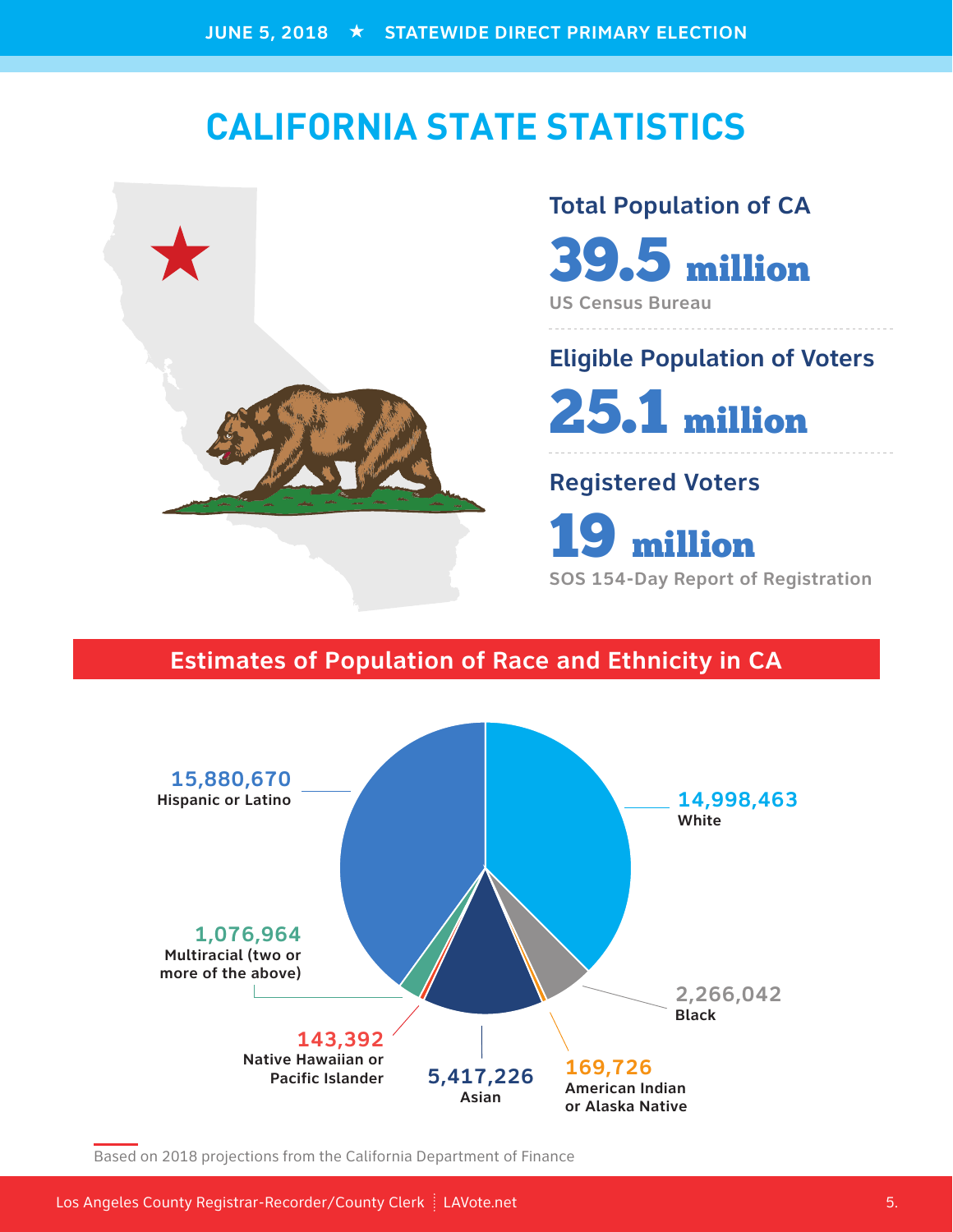# **VOTING OPTIONS**

#### **Vote by Mail (VBM)**

LA County voters have the option to become a Permanent VBM voter or to request a one-time VBM ballot for a specific election.

We begin mailing VBM ballots to our Permanent VBM voters 29 days prior to Election Day. Voters who want to request a onetime VBM ballot must do so on/before the May 29 deadline.

To request a VBM ballot please visit **LAVote.net** or fill out the back-side of the Sample Ballot booklet.

#### **Vote by Mail (VBM) Drop-Off**

We continue to offer VBM voters the option to drop off their VBM ballot in-person in a secured ballot box. The June 5th Statewide Direct Primary Election will have over 100 secured locations spread throughout the County.

For locations and hours please visit **LAVote.net**.

#### **Early Voting**

Voters do not need to wait until Election Day to cast a ballot. Early voting begins 29 days prior to Election Day and anyone can come to our Norwalk Headquarters from 8am-5pm, Monday-Friday, and cast a ballot.

Norwalk HQ address: 12400 Imperial Highway, 3rd floor, Norwalk, CA 90650

#### **Weekend Early Voting**

On the weekend prior to Election Day (June 2-3), voters will be able to vote at one of 10 locations throughout LA County.

Any voter can go to any location and vote. These locations also serve as VBM drop-off locations so there is no need to wait in line if you are dropping off a VBM ballot.

Locations and hours can be found on **LAVote.net**.

#### **Voting at a Polling Place**

Voters who want to vote in-person on Election Day must do so at their designated polling place. Locating a polling place can be done online at **LAVote.net** or by reviewing the back-side of their Sample Ballot booklet. VBM voters can drop off their ballot at any polling place within LA County.

Polls will be open from 7am-8pm. Pollworkers will be on site at every location to assist voters.

VBM ballots dropped off at a polling place will be processed and counted after Election Day during the Official Election Canvass. During this time, we will verify the voter's signature and once approved it will be counted. Check the status of a VBM ballot at **LAVote.net**.

#### **Provisional Ballots**

Provisional ballots are issued at the polls when a voter's name is not listed on the poll roster or when our records indicate the voter was already sent a VBM ballot. Provisional ballots are sealed in special envelopes at the polls and must be individually researched and verified at the RR/CC before ballots are counted or rejected in accordance with election laws. Once a Provisional voter's eligibility to vote is verified, the ballot is then counted.

#### **Services for Voters with Specific Needs**

Numerous election services are provided to voter with specific needs. Contact Special Services liaison Julia Keh at (562) 462-2754 or **jkeh@rrcc.lacounty.gov**.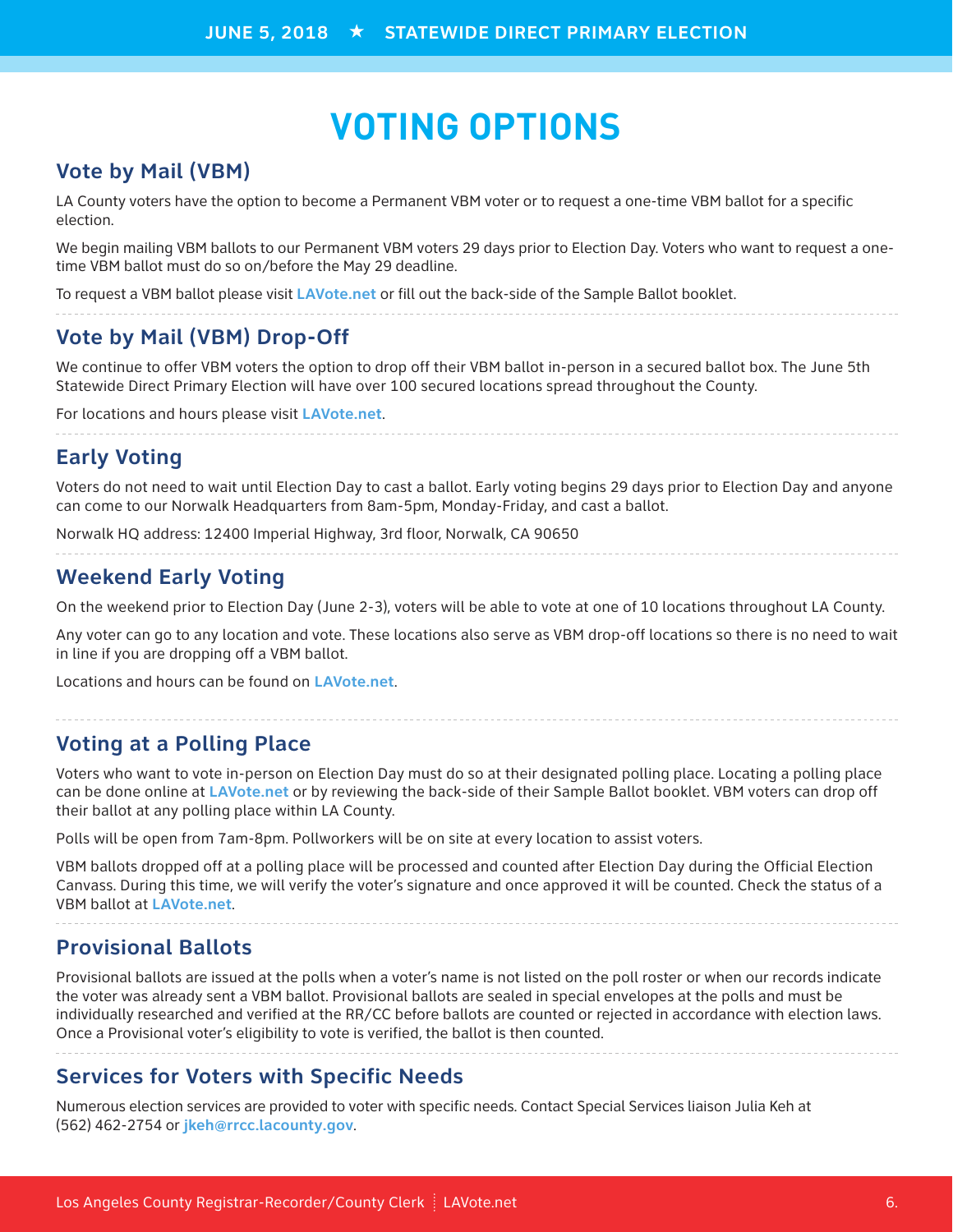# **SUPPORTED LANGUAGES**



### **Languages Voters Requesting Materials**

| <b>Armenian</b>         | 222     |
|-------------------------|---------|
| <b>Chinese</b>          | 29,611  |
| <b>Farsi</b>            | 95      |
| <b>Hindi</b>            | 392     |
| <b>Japanese</b>         | 2,081   |
| Khmer/Cambodian         | 453     |
| <b>Korean</b>           | 25,784  |
| <b>Russian</b>          | 164     |
| <b>Spanish</b>          | 160,772 |
| <b>Tagalog/Filipino</b> | 6,285   |
| <b>Thai</b>             | 800     |
| <b>Vietnamese</b>       | 7,379   |
| <b>Other Languagese</b> | 92      |
| <b>TOTAL</b>            | 234,130 |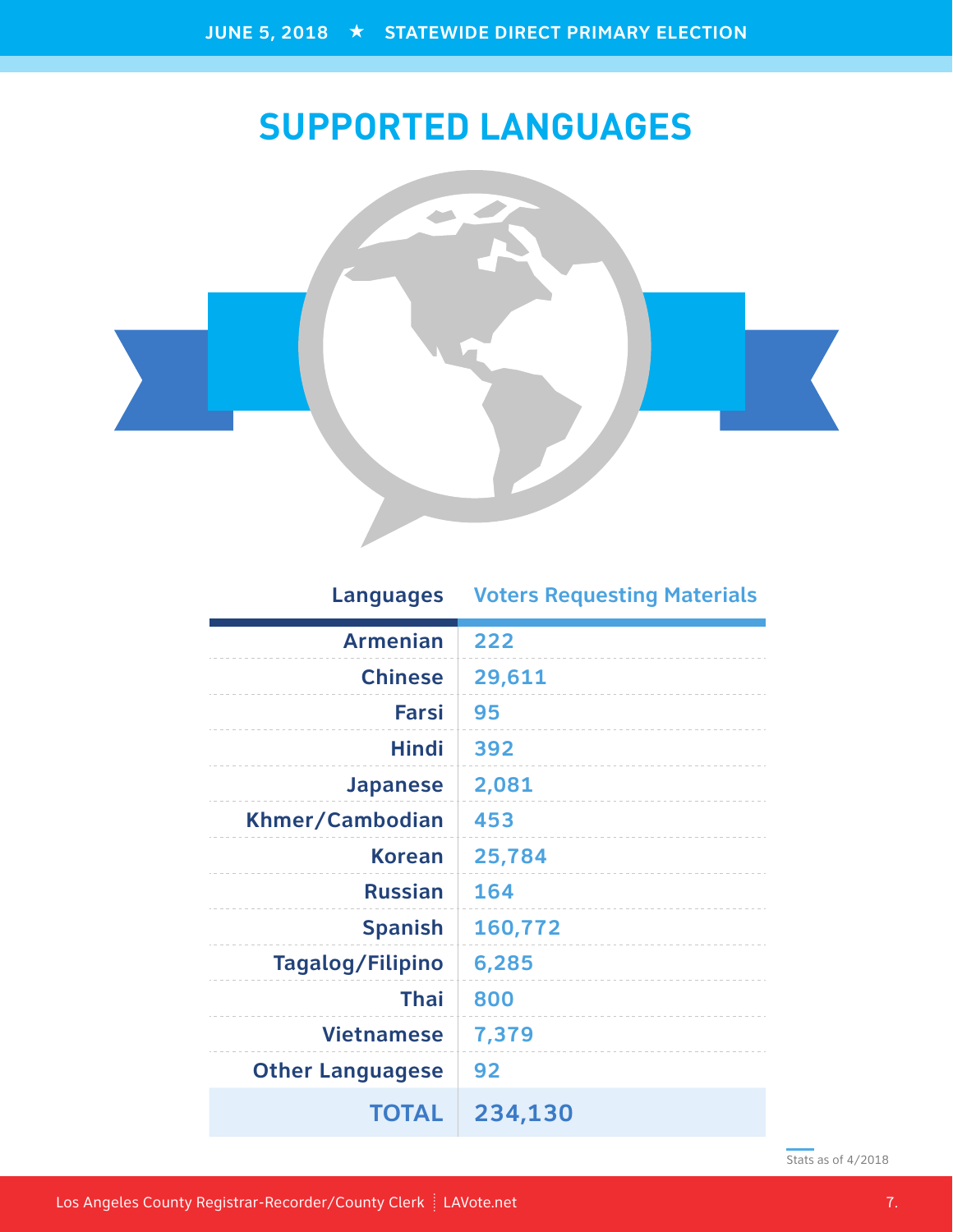# **ELECTORAL PROFILE**





**Permanent Vote By Mail Voters** 2,148,211



**Military & Overseas Voters** 27,319

# PROFILE OF THE PRIMARY ELECTION



**Offices** 117



**Total Candidates** 527



**Average Voters Per Precinct (Excluding VBM voters)** 716



**Local Measures** 21



**Election Precincts** 4,357



21,000+

4,147



**Polling Places**

**County Measures** 0

> **Ballot Groups** 230



**VBM Precincts** 210



**Est. Election Cost** \$32.5 million

Los Angeles County Registrar-Recorder/County Clerk | LAVote.net 8. [19] Contract 8. [19] Angeles County Registrar-Recorder/County Clerk | LAVote.net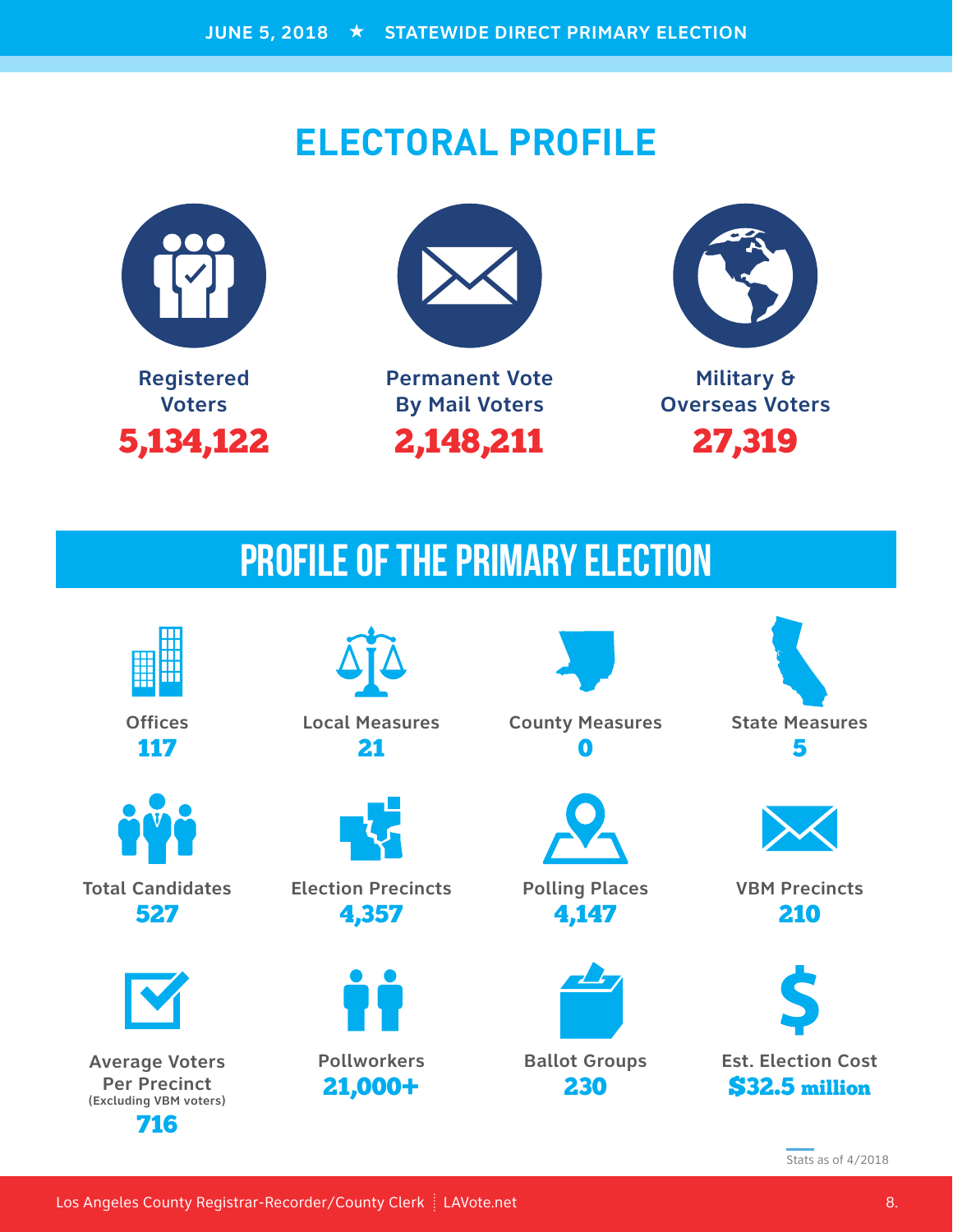# **VOTER REGISTRATION STATISTICS**



| <b>Voters by Age</b> | <b>Registered</b> | $%$ of<br><b>Registered</b> | <b>PVBM</b> | % PVBM<br>of Registered |
|----------------------|-------------------|-----------------------------|-------------|-------------------------|
| $18 - 29$            | 996,890           | 19%                         | 477,374     | 48%                     |
| $30 - 39$            | 978,069           | 19%                         | 393,184     | 40%                     |
| $40 - 49$            | 812,964           | 16%                         | 311,869     | 38%                     |
| $50 - 59$            | 854,824           | 17%                         | 313,942     | 37%                     |
| 60-69                | 854,824           | 15%                         | 299,562     | 35%                     |
| 70-79                | 452,228           | 9%                          | 205,340     | 45%                     |
| $80+$                | 289,258           | 6%                          | 146,667     | 51%                     |
| No Birthdate*        | 1,508             | N/A                         | 273         | 18%                     |
| <b>TOTAL</b>         | 5,134,122         | 100%                        | 2,148,211   | 42%                     |

\*No Birthdate: No birthdate is indicated on the individual's voter registration. The eligibility of the voter was verified through other means, such as the state ID, state license number, or social security number.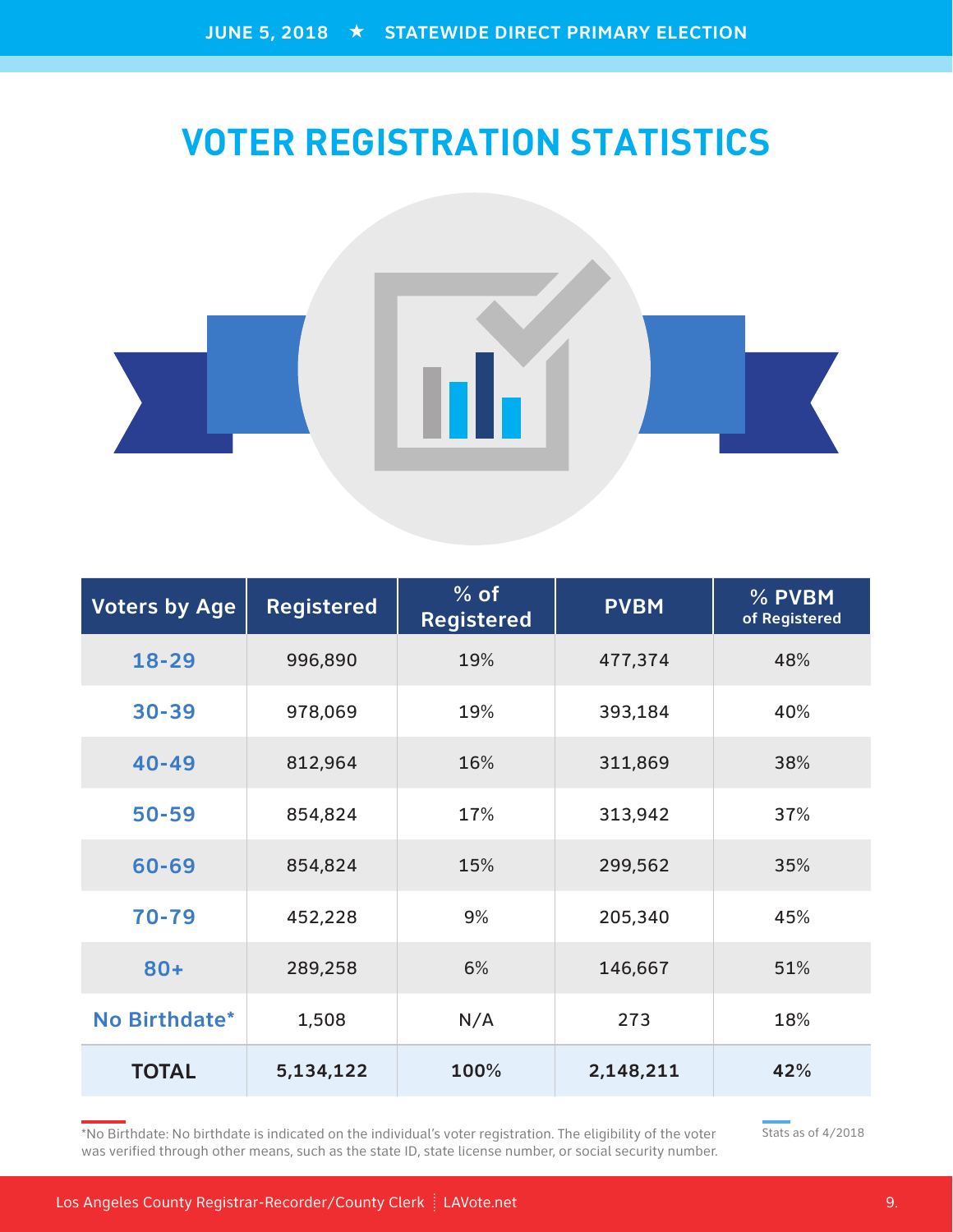# **POLITICAL PARTY PREFERENCE**

|             | <b>Qualified Parties</b>       | Registered | $%$ of<br><b>Registered</b> | <b>PVBM</b> | % PVBM<br>of Registered |
|-------------|--------------------------------|------------|-----------------------------|-------------|-------------------------|
|             | <b>Democratic</b>              | 2,637,319  | 51%                         | 1,110,928   | 42%                     |
| ***         | <b>Republican</b>              | 918,740    | 18%                         | 395,201     | 43%                     |
| <b>NONE</b> | <b>No Party</b><br>Preference* | 1,384,408  | 27%                         | 557,172     | 40%                     |
|             | <b>American</b><br>Independent | 111,218    | 2%                          | 51,806      | 47%                     |
|             | Peace & Freedom                | 29,662     | 1%                          | 9,191       | 31%                     |
|             | <b>Green</b>                   | 22,370     | 0%                          | 9,125       | 41%                     |
|             | <b>Libertarian</b>             | 30,405     | $1\%$                       | 14,788      | 49%                     |
|             | <b>TOTAL</b>                   | 5,134,122  | 100%                        | 2,148,211   | 42%                     |

\*The "No Party Preference" group includes those who have no party preference, declined to state a party preference or chose a non-qualified political party.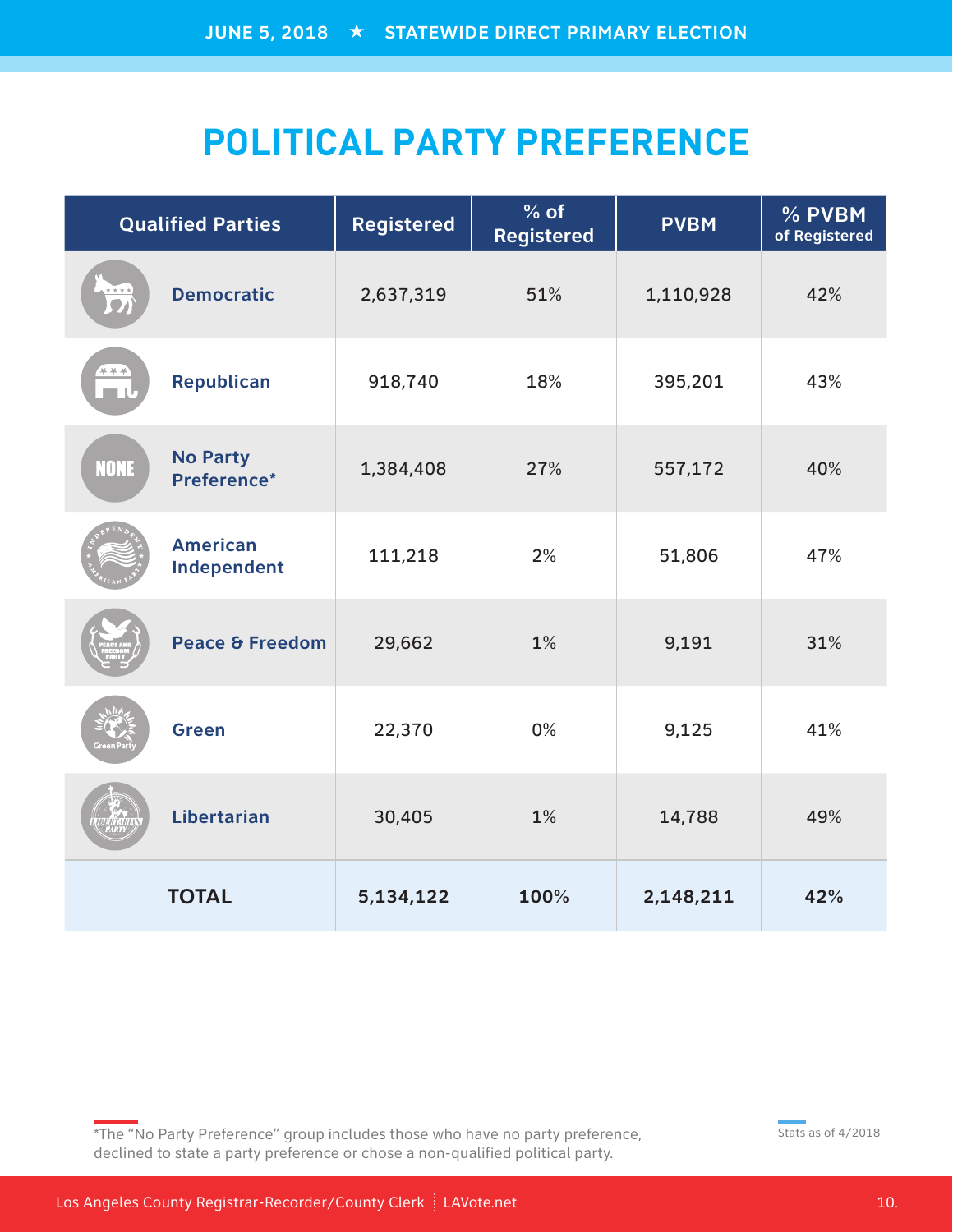# **OFFICES/ DISTRICTS**

| <b>U.S. Congressional Districts</b> |                          |             |                         |  |
|-------------------------------------|--------------------------|-------------|-------------------------|--|
| <b>District</b>                     | <b>Registered Voters</b> | <b>PVBM</b> | % PVBM<br>of Registered |  |
| 23 <sup>rd</sup>                    | 40,901                   | 20,841      | 51%                     |  |
| 25 <sup>th</sup>                    | 314,498                  | 152,930     | 49%                     |  |
| 26 <sup>th</sup>                    | 5,964                    | 2,982       | 50%                     |  |
| 27 <sup>th</sup>                    | 353,784                  | 155,513     | 44%                     |  |
| 28 <sup>th</sup>                    | 427,367                  | 185,445     | 43%                     |  |
| 29 <sup>th</sup>                    | 314,966                  | 124,978     | 40%                     |  |
| 30 <sup>th</sup>                    | 427,586                  | 186,698     | 44%                     |  |
| 32 <sub>nd</sub>                    | 320,127                  | 129,777     | 41%                     |  |
| 33 <sup>rd</sup>                    | 472,782                  | 214,875     | 45%                     |  |
| 34 <sup>th</sup>                    | 303,738                  | 120,556     | 40%                     |  |
| 35 <sup>th</sup>                    | 61,150                   | 24,596      | 40%                     |  |
| 37 <sup>th</sup>                    | 417,177                  | 164,093     | 39%                     |  |
| 38 <sup>th</sup>                    | 353,092                  | 142,134     | 40%                     |  |
| 39th                                | 99,559                   | 45,914      | 46%                     |  |
| 40 <sup>th</sup>                    | 273,973                  | 98,899      | 36%                     |  |
| 43 <sup>rd</sup>                    | 368,302                  | 150,865     | 41%                     |  |
| 44 <sup>th</sup>                    | 336,853                  | 121,594     | 36%                     |  |
| 47 <sup>th</sup>                    | 242,303                  | 105,521     | 44%                     |  |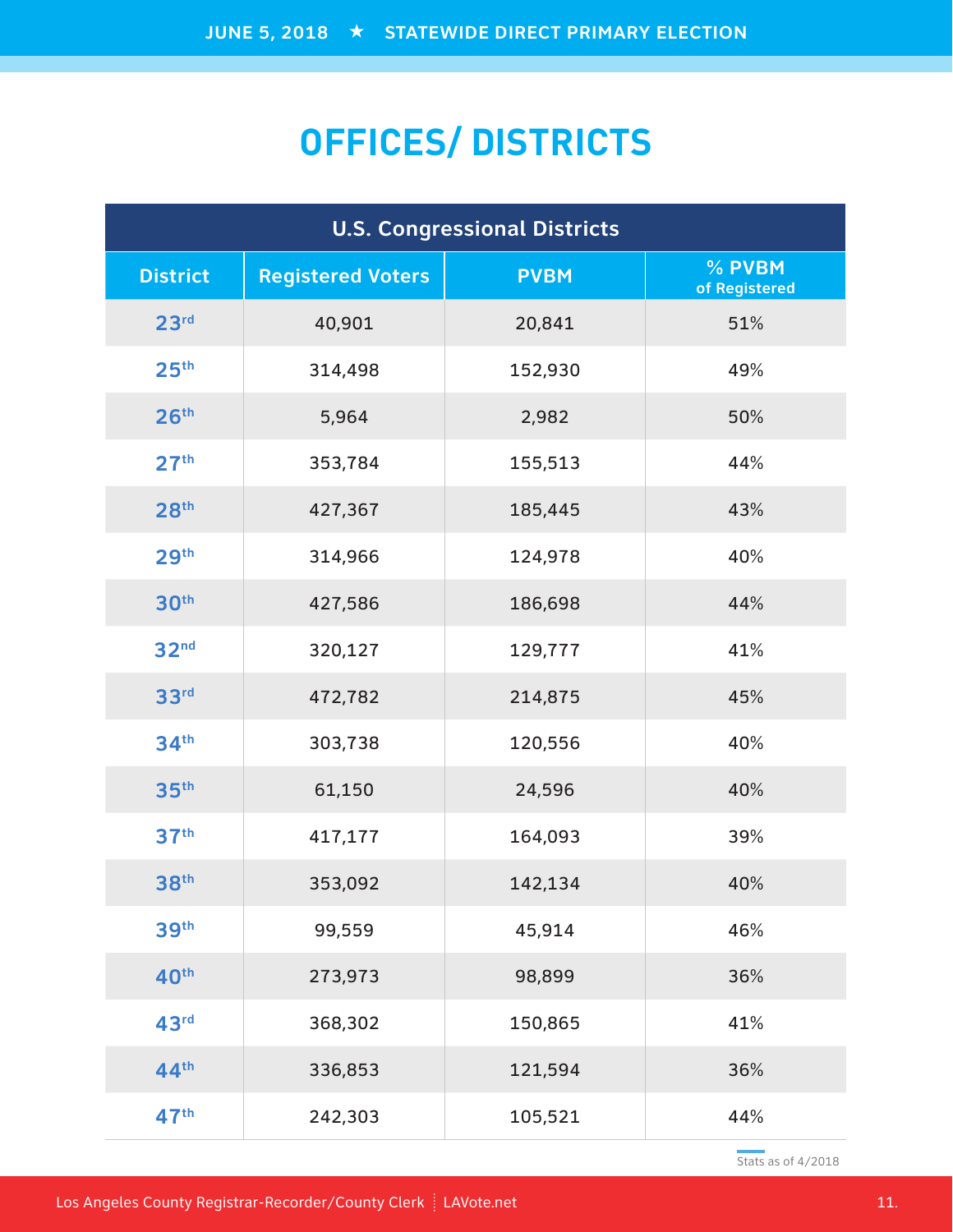# **OFFICES/ DISTRICTS**

| <b>State Senate Districts</b> |                          |             |                         |  |  |
|-------------------------------|--------------------------|-------------|-------------------------|--|--|
| <b>District</b>               | <b>Registered Voters</b> | <b>PVBM</b> | % PVBM<br>of Registered |  |  |
| 18th                          | 466,342                  | 189,228     | 41%                     |  |  |
| 20 <sup>th</sup>              | 61,450                   | 24,747      | 40%                     |  |  |
| 21 <sup>st</sup>              | 312,816                  | 154,252     | 49%                     |  |  |
| 22 <sup>nd</sup>              | 404,981                  | 165,005     | 41%                     |  |  |
| 23 <sup>rd</sup>              | 28                       | 20          | 71%                     |  |  |
| 24 <sup>th</sup>              | 411,085                  | 161,823     | 39%                     |  |  |
| 25 <sup>th</sup>              | 513,312                  | 229,835     | 45%                     |  |  |
| 26 <sup>th</sup>              | 625,852                  | 278,251     | 44%                     |  |  |
| 27 <sup>th</sup>              | 365,866                  | 164,308     | 45%                     |  |  |
| 29 <sup>th</sup>              | 82,111                   | 37,397      | 46%                     |  |  |
| 30 <sup>th</sup>              | 503,809                  | 189,933     | 38%                     |  |  |
| 32 <sup>nd</sup>              | 450,288                  | 181,040     | 40%                     |  |  |
| 33rd                          | 417,462                  | 162,984     | 39%                     |  |  |
| 34 <sup>th</sup>              | 44,428                   | 21,738      | 49%                     |  |  |
| 35 <sup>th</sup>              | 474,292                  | 187,650     | 40%                     |  |  |

| <b>Supervisorial Districts</b> |                          |             |                         |  |
|--------------------------------|--------------------------|-------------|-------------------------|--|
| <b>District</b>                | <b>Registered Voters</b> | <b>PVBM</b> | % PVBM<br>of Registered |  |
| 1 <sup>st</sup>                | 852,541                  | 333,053     | 39%                     |  |
| 2 <sub>nd</sub>                | 993,657                  | 379,559     | 38%                     |  |
| 3 <sup>rd</sup>                | 1,110,914                | 471,935     | 42%                     |  |
| 4 <sup>th</sup>                | 1,084,891                | 466,571     | 43%                     |  |
| 5 <sup>th</sup>                | 1,092,119                | 497,093     | 46%                     |  |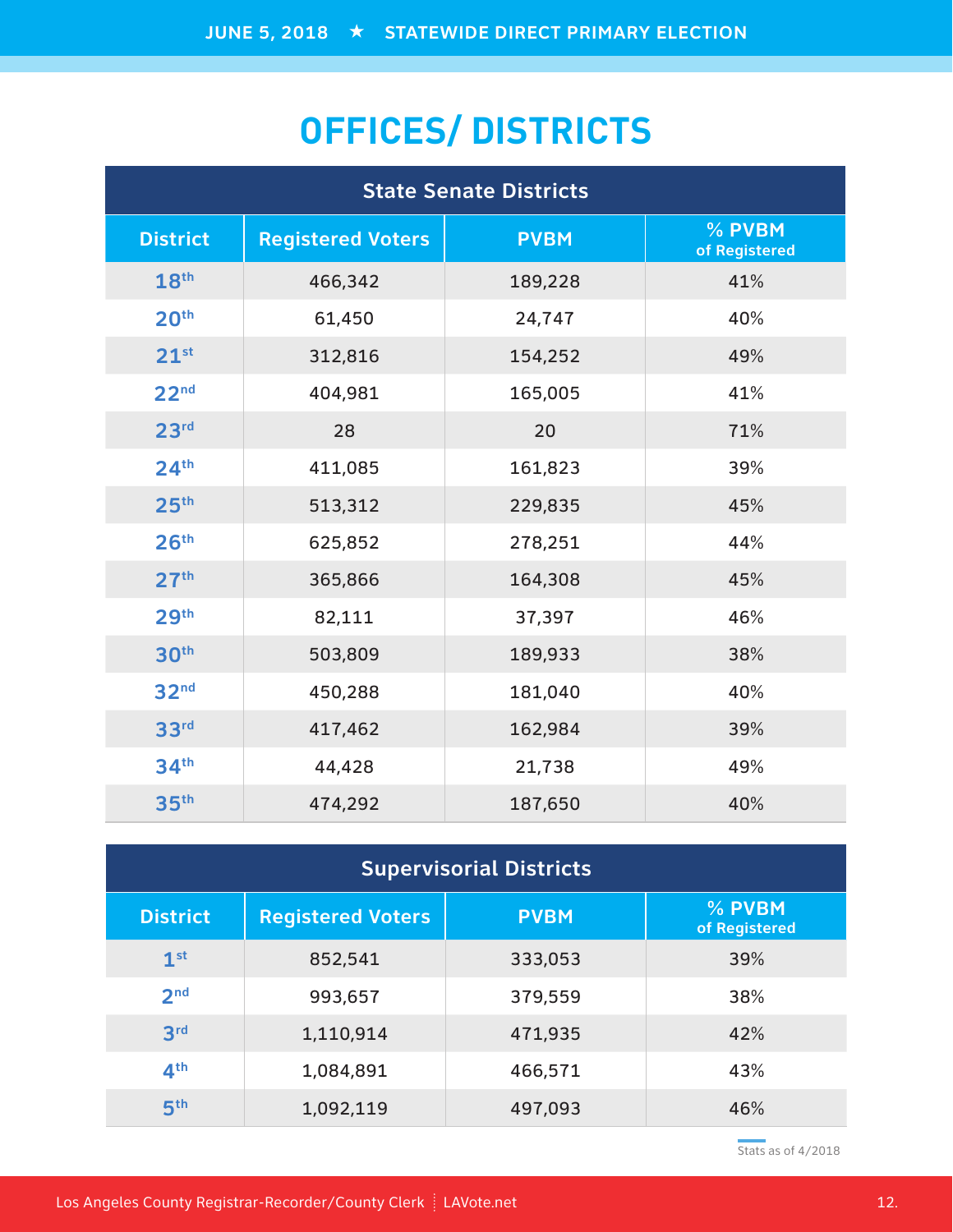# OFFICES/ DISTRICTS

| <b>State Assembly Districts</b> |                          |             |                         |  |  |
|---------------------------------|--------------------------|-------------|-------------------------|--|--|
| <b>District</b>                 | <b>Registered Voters</b> | <b>PVBM</b> | % PVBM<br>of Registered |  |  |
| 36 <sup>th</sup>                | 196,639                  | 100,148     | 51%                     |  |  |
| 38 <sup>th</sup>                | 207,988                  | 94,378      | 45%                     |  |  |
| 39 <sup>th</sup>                | 225,801                  | 87,763      | 39%                     |  |  |
| $41^{st}$                       | 223,896                  | 100,583     | 45%                     |  |  |
| 43 <sup>rd</sup>                | 278,099                  | 123,245     | 44%                     |  |  |
| 44 <sup>th</sup>                | 5,964                    | 2,982       | 50%                     |  |  |
| 45 <sup>th</sup>                | 264,576                  | 117,144     | 44%                     |  |  |
| 46 <sup>th</sup>                | 242,444                  | 103,793     | 43%                     |  |  |
| 48 <sup>th</sup>                | 215,175                  | 86,121      | 40%                     |  |  |
| 49th                            | 204,133                  | 87,307      | 43%                     |  |  |
| 50 <sup>th</sup>                | 324,356                  | 141,590     | 44%                     |  |  |
| $51^{st}$                       | 221,100                  | 83,857      | 38%                     |  |  |
| 52 <sup>nd</sup>                | 61,450                   | 24,747      | 40%                     |  |  |
| 53 <sup>rd</sup>                | 180,599                  | 72,819      | 40%                     |  |  |
| 54 <sup>th</sup>                | 291,647                  | 116,331     | 40%                     |  |  |
| 55 <sup>th</sup>                | 82,110                   | 37,396      | 46%                     |  |  |
| 57 <sup>th</sup>                | 232,442                  | 94,244      | 41%                     |  |  |
| 58 <sup>th</sup>                | 229,623                  | 90,149      | 39%                     |  |  |
| 59 <sup>th</sup>                | 194,025                  | 66,627      | 34%                     |  |  |
| 62 <sup>nd</sup>                | 260,710                  | 104,169     | 40%                     |  |  |
| 63 <sup>rd</sup>                | 204,017                  | 76,546      | 38%                     |  |  |
| 64 <sup>th</sup>                | 232,075                  | 80,632      | 35%                     |  |  |
| 66 <sup>th</sup>                | 282,636                  | 137,119     | 49%                     |  |  |
| 70 <sup>th</sup>                | 272,617                  | 118,521     | 43%                     |  |  |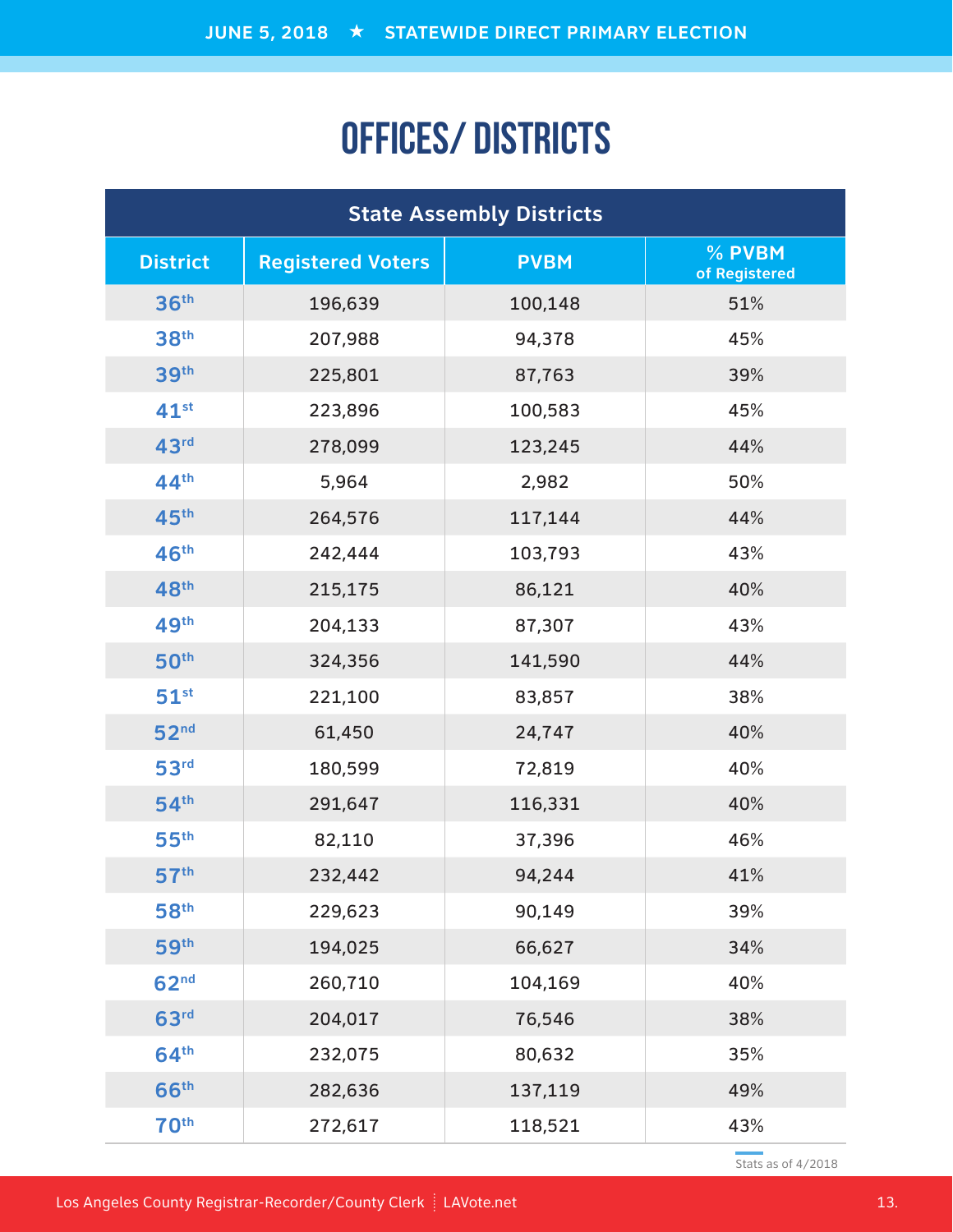# **HISTORICAL ELECTION PROFILE**

### **June 6, 2006**

**Statewide Direct Primary Election**

**Cost:**  \$27.8 million

**Registered Voters:** 

3,826,979

**Ballots Cast:**  1,050,076

**Vote by Mail:**  314,824

**Turnout:**  27.4%

### **June 8, 2010**

**Statewide Direct Primary Election**

**Cost:**  \$31.8 million

**Registered Voters:**  4,355,477

**Ballots Cast:**  1,021,448

**Vote by Mail:**  369,499

**Turnout:**  23.5%

### **June 3, 2014**

**Statewide Direct Primary Election**

**Cost:**  \$27.7 million

**Registered Voters:**  4,823,407

**Ballots Cast:**  824,070

**Vote by Mail:**  400,694

**Turnout:**  17.1%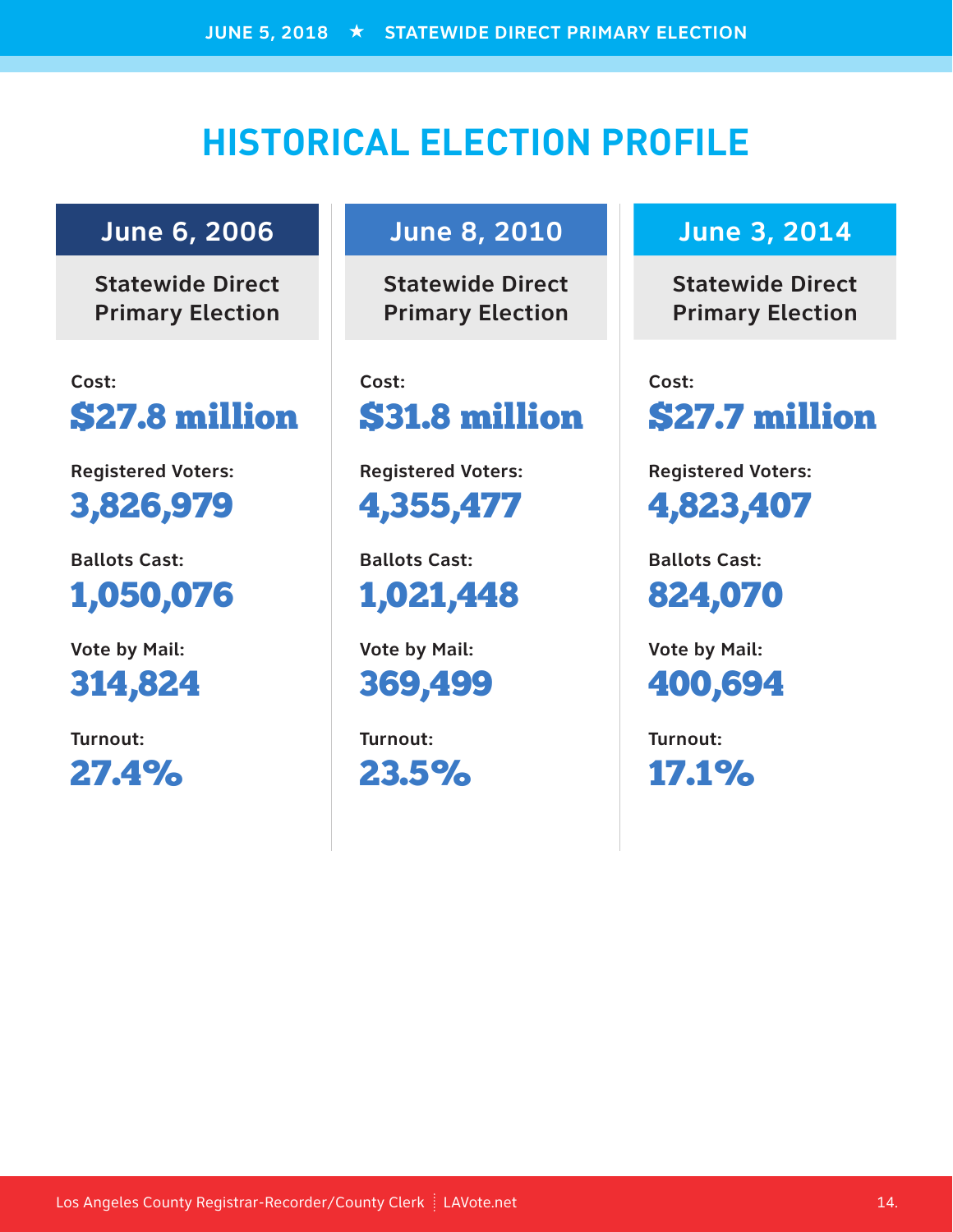# **MEDIA & COMMUNICATIONS**



#### **Election Night Results and Information**

Election Night results are available at **LAvote.net**. The first press bulletin with initial Vote by Mail ballot results will be issued at approximately 8:15 p.m. Results will be updated on the website on a flow basis as ballots are received, processed and tabulated.



#### **Interview & Filming Requests**

Please contact the Media and Communications section at **(562) 462-2648** or **mediainfo@rrcc.lacounty.gov** for interview and filming arrangements. This must be done before arriving to RR/CC headquarters or polling places.

Election Day is an exciting time for everyone! Reporters, broadcast journalists and various media representatives frequently request to visit the polls to take photos and videos of voting activity with advanced consent. All types of media outlets are welcome to cover a polling place with prior arrangements through the RR/CC's Media and Communications Section.



#### **Media Can Take Photos and Videos of:**

- The exterior of voting booths.
- Voters and/or Pollworkers with their permission. Reporters and journalists are allowed to conduct exit polls, but must have permission from the voter and must be a minimum of 25 feet away from the door of the Polling Place.
- Precinct ballot readers in operation, as long as votes are not visible.
- Pollworkers, Sheriff's Deputies and other County employees processing and/or transporting the ballots in bags, carts and government vehicles.



#### **Media Cannot Take Photos and Videos of:**

- The inside of ballot booths while voters are occupying the booth.
- Voted ballots before they are deposited inside the Ballot Box (this violates voters' privacy).
- Anything that will obstruct or disrupt the voting process. For example, a camera blocking a voter from entering the Polling Place or flash photography.

#### **Important Notice:**

Activities construed as Electioneering\* are prohibited within 100 feet of the Polling Place.

*\*Electioneering: The practice of working actively to secure votes for a candidate in an election.*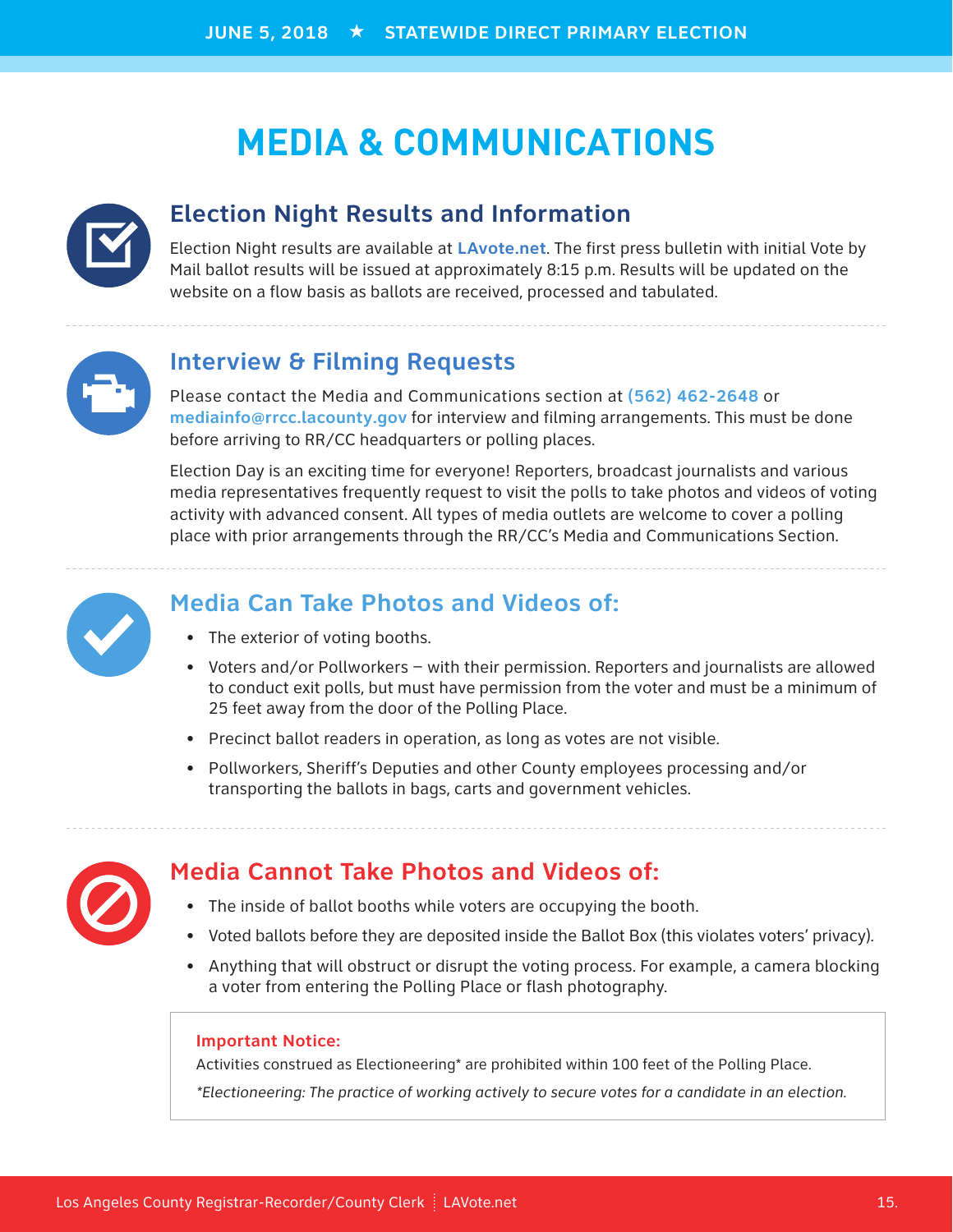# **TRANSPORTING BALLOTS FOR TABULATION**



On Election Night, ballots from all voting precincts are brought to the Registrar-Recorder/ County Clerk's (RR/CC) headquarters in Norwalk for tabulation.

After the polls close at 8 p.m., pollworkers will secure the voted ballots in sealed ballot boxes and account for unused ballots. Pollworkers will also separately package Vote by Mail ballots that were dropped off at the polls and provisional ballots. All materials and quantities are accounted for in the Official Ballot Statement. Then pollworkers transport ballots and supplies to designated Check-In Centers located throughout the County.

Sheriff Deputies transport the voted ballots from the Check-In Centers by car, helicopter or boat to Norwalk. Ballots come in from as far away as Lancaster, Palmdale and Catalina Island.

Between 10:30 – 11:30 p.m. a large number of ballots begin to arrive at the RR/CC HQ.

Prior to tabulation, all ballots must be checked in, removed from boxes, inspected and prepared for counting.

Ballots are moved to the tabulation center in a continuous flow. There, operators load the ballot cards onto card readers.

There are 18 counting stations, each with two card readers, for a total of 36 card readers.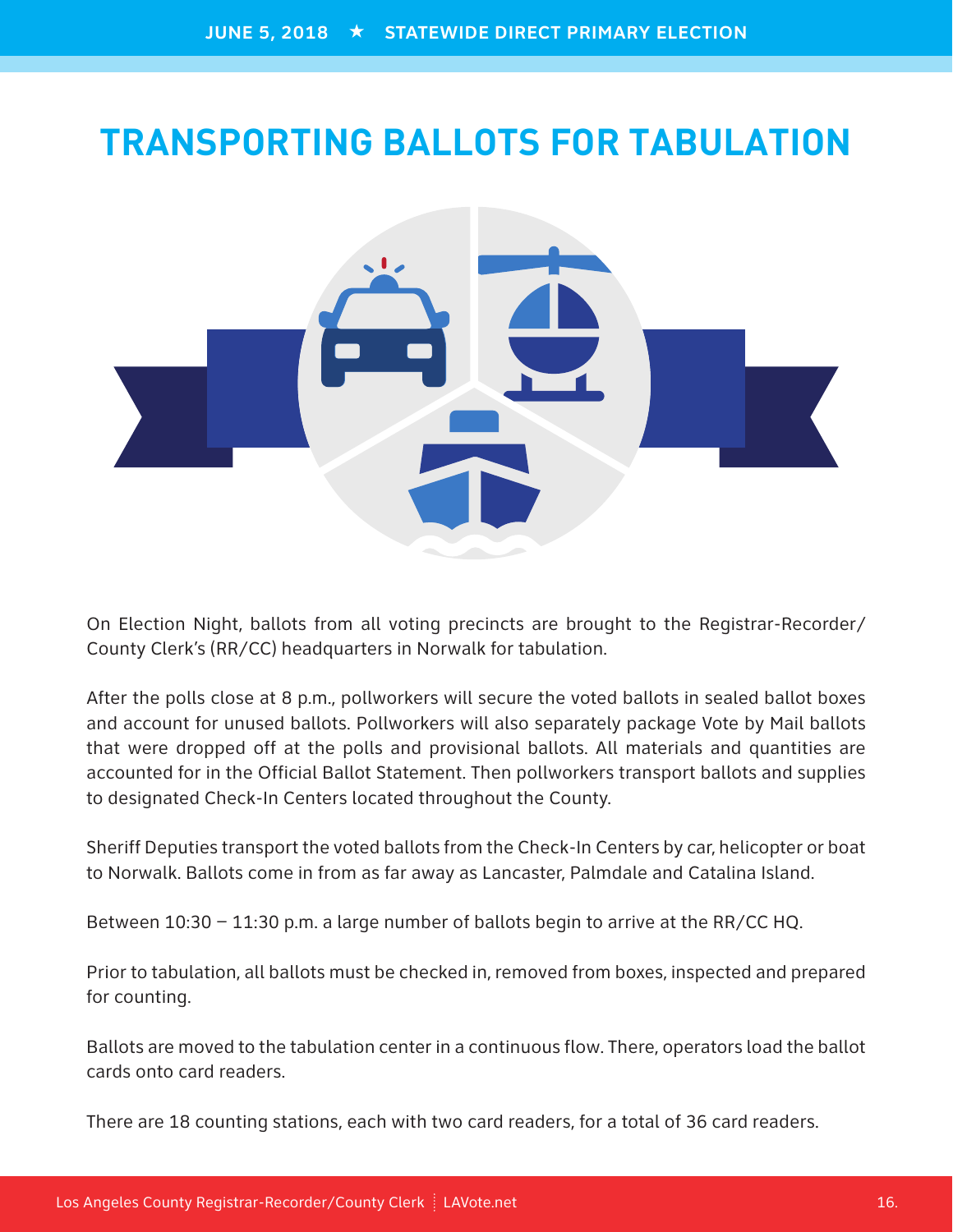### **CANVASS: FINALIZING THE VOTE**

#### **Election Night**

After polling places close at 8:00 p.m. on Election Day, all voted ballots are sealed, secured and transported by Sheriff's deputies to be centrally tabulated at the RR/CC headquarters: 12400 Imperial Hwy., Room 3002, Norwalk, CA 90650. Election Night counts include ballots at the polling places as well as Vote by Mail ballots received and processed up until Monday before Election Day.

#### **Finalizing the Official Vote Tally (Canvass)**

Counting votes does not end on Election Night. The RR/CC makes sure all ballots cast are counted. After Election Night there are tens of thousands of ballots that need to be counted, including Vote by Mail ballots received on Election Day, provisional ballots, write-in ballots, and damaged ballots. These ballots are counted during the 30-day period known as the Official Election Canvass. Provisional ballots require additional review to verify voters are eligible to vote and write-in ballots were cast for qualified candidates.

California state law requires the RR/CC to complete and certify the results within 30 days. This provision of the law recognizes the complexity of completing the ballot count and conducting a thorough audit of the election results to ensure accuracy.

The RR/CC realizes it is difficult for candidates/campaigns involved in close contests to wait for results of the election. The legally mandated processes described above are utilized to guarantee that every vote is counted and included in the official final election returns.

#### **Auditing the Election Results**

By law, a random sample of ballots from every election must be manually tallied to verify Election Night machine counts. A minimum of all ballots cast in one percent (1%) of the precincts is included in this process, which is known as the 1% Manual Tally Audit. The 1% Manual Tally Audit is open to the public. (E.C. 15360)

**Public Observation**

Every citizen has the right to observe the Official Election Canvass process. Candidates and the public are invited to observe the ballot counting and auditing process by joining the Election Observer Program. The program is part of Los Angeles County's commitment to conducting open and transparent elections. Election observers have the opportunity to observe the logic and accuracy testing of the election systems equipment, Vote by Mail ballot processing, Election Day activities at polling places and Check-In Centers, tally center operations and post-election processing. To learn more, the Election Observer Panel Plan is available online at **LAvote.net**.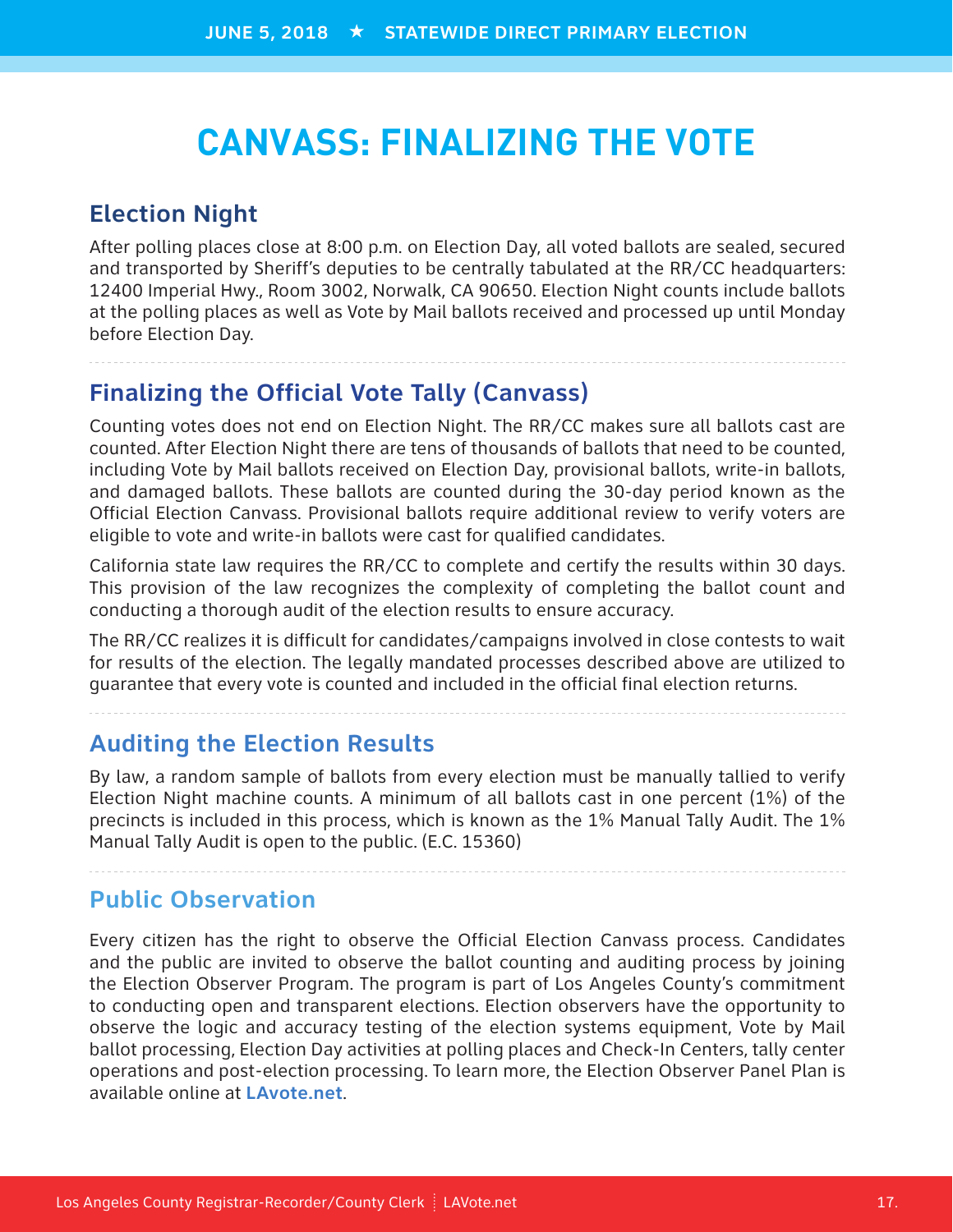# **ELECTION CANVASS SCHEDULE**

### **Ballot Counting Updates**

Outstanding ballot counting takes place throughout the canvass period.



### **Key Dates**



**The Official Canvass begins**



**The RR/CC is tentatively scheduled to certify election results**



**The Board of Supervisors is tentatively scheduled to declare the election results official**